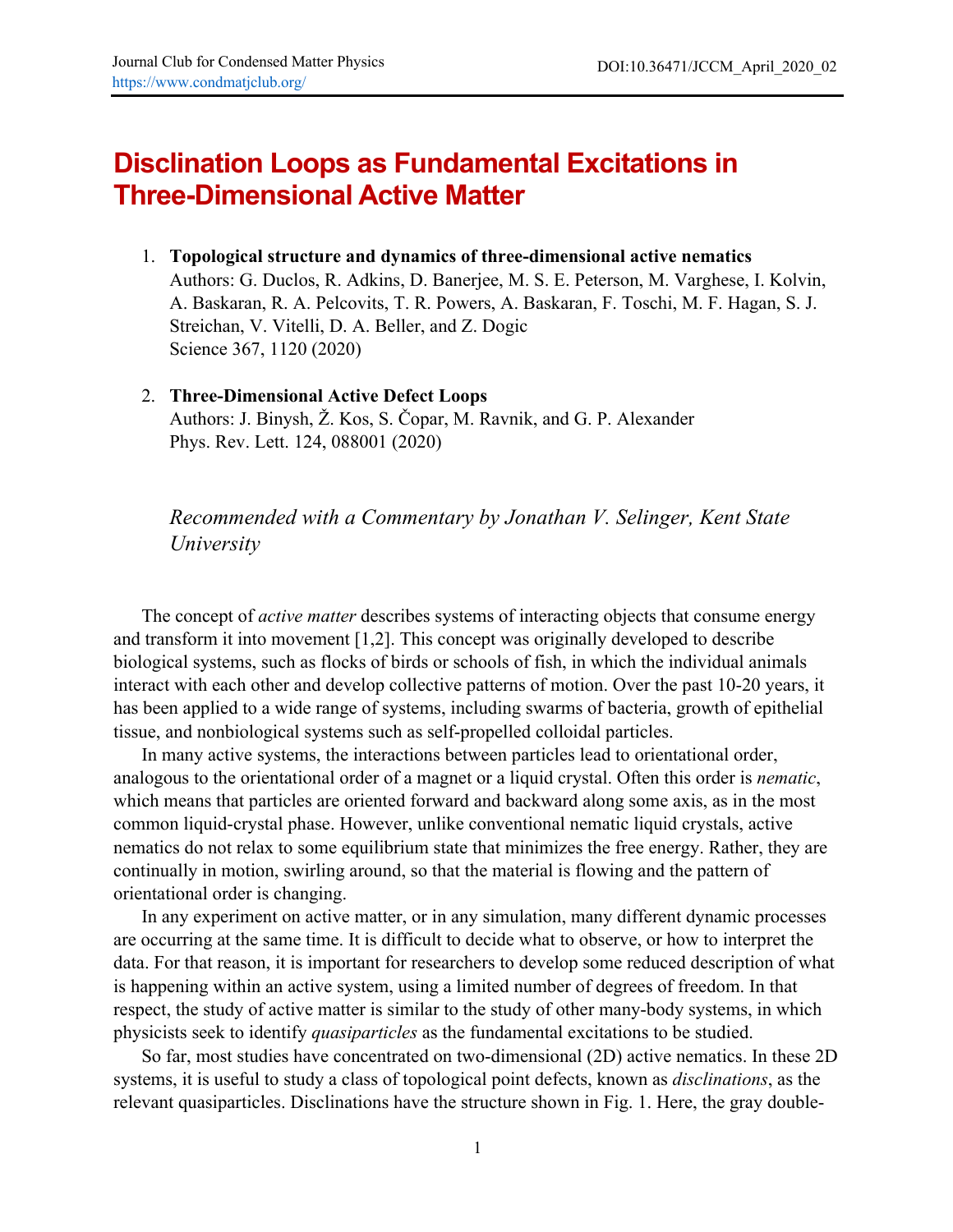headed arrows represent the local orientation of nematic order, called the director field  $n(x,y)$ . This director is well-defined everywhere except at the two singular points, shown in black. The point on the right is a disclination of topological charge  $+1/2$ , because the director rotates halfway around a circle in a positive sense as one traverses the blue loop. Likewise, the point on the left is a disclination of topological charge −1/2, because the director rotates halfway around a circle in a negative sense around the blue loop. Note that the  $+1/2$ disclination is shaped like a comet, with a characteristic vector orientation represented by the green arrow, while the −1/2 has three-fold symmetry.



Figure 1: Structure of a +1/2 disclination (right) and a  $-1/2$  disclination (left) in a 2D nematic.

While disclinations occur in both conventional and active nematic liquid crystals, their dynamic behavior is quite different in those systems. In conventional liquid crystals, disclinations of opposite charge attract each other and eventually annihilate, allowing the system to coarsen in time. By contrast, in active nematics, disclinations are continually in motion, with disclination pairs nucleating and annihilating. In particular, +1/2 disclinations induce a characteristic fluid flow pattern, which causes the disclinations to move along the direction indicated by the green arrow (either forward or backward along this arrow, depending on the type of material). Many studies have investigated this behavior through theory, simulations, and experiments. For example, one recent study has investigated how the Kosterlitz-Thouless disclination unbinding transition is modified by the presence of activity [3].

In the last two years, researchers have begun to study active nematics in 3D. At this point, the question is how to generalize the concept of disclinations as quasiparticles from 2D to 3D. Naively, we might expect to extend each type of disclination out of the plane, to form a disclination line in 3D. However, this generalization is not trivial, because 3D disclination lines have very different topological properties than 2D disclination points. When the nematic order is 2D, there are distinct types of disclinations with any half-integer or integer charge. However, when the nematic order is 3D, it is possible to continuously transform a  $+1/2$  into a  $-1/2$  via twist of the director, and it is possible to continuously transform any integer disclination into a defectfree state via escape into the third dimension. Hence, from a topological perspective, there is only one type of 3D disclination line. How can we understand the behavior of 3D active nematics in terms of this one type of disclination line?

The first article discussed here, by Duclos *et al.*, provides a combined experimental and theoretical study of that question [4]. On the experimental side, it investigates a 3D active nematic system based on microtubules driven by kinesin molecular motors, which the authors had previously studied in 2D. It uses a multiview light sheet microscope to image the system as a function of 3D position and time. Through a real *tour de force* of data analysis, the authors extract the director field  $\mathbf{n}(x, y, z, t)$ , and then identify the regions of high gradients  $|\nabla \mathbf{n}|^2$ , which are associated with disclinations. They find a network of 3D disclination lines, which spans the entire system, together with isolated disclination loops. These isolated loops nucleate and grow out of uniform regions, or contract and self-annihilate to leave uniform regions. Also, isolated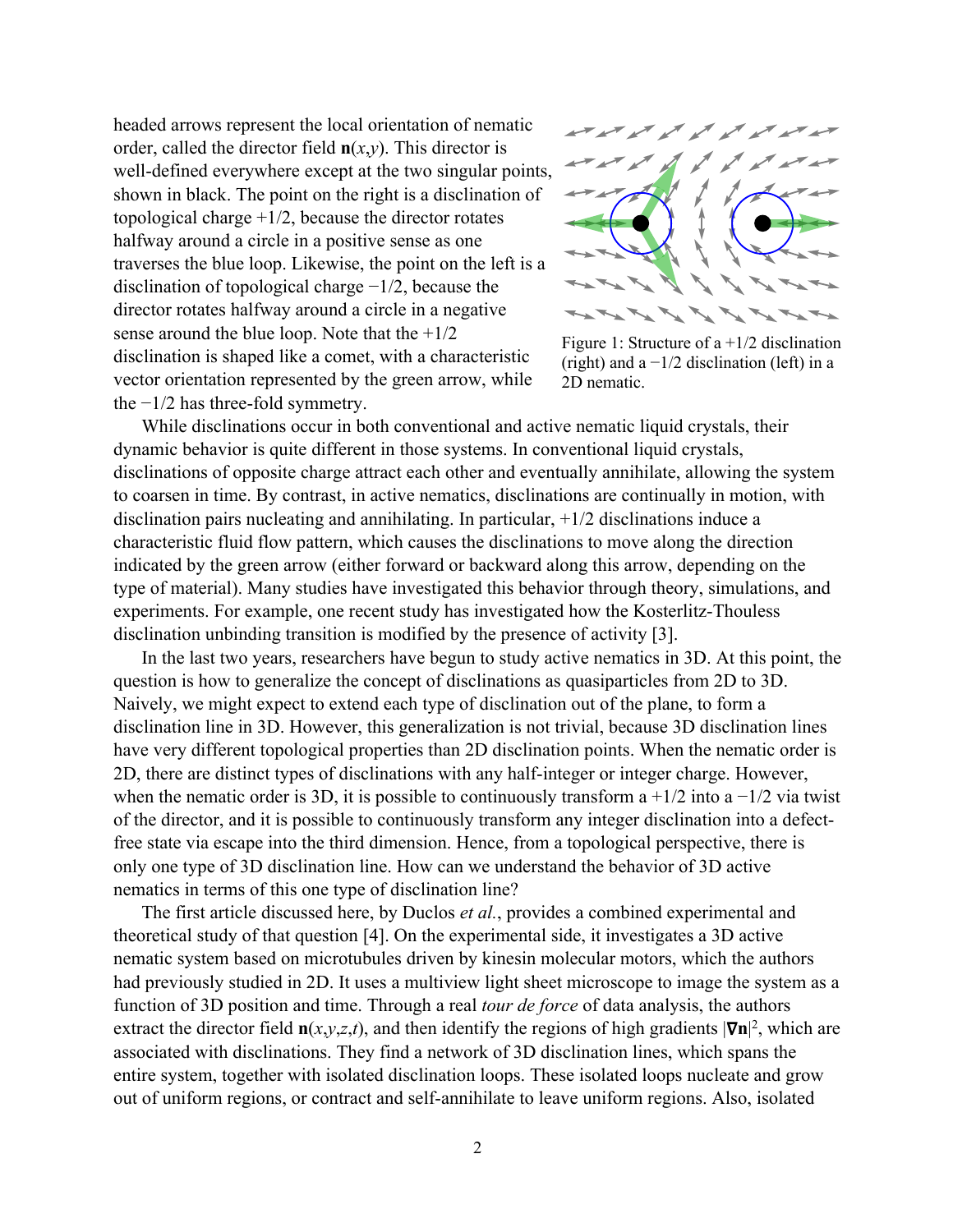loops merge with the larger network, or break off from the network when it selfintersects. The experimental dynamics of the material can be regarded as the dynamics of the moving disclination loops.

On the theoretical side, Duclos *et al.* provide a geometric method to characterize disclination loops. Geometry is more specific than topology; geometry can distinguish between objects that are topologically equivalent. Duclos *et al.* point out that the local structure of a disclination line can be characterized by two mutually perpendicular unit vectors: the direction **Ω** about which the director



Figure 2: Possible structures of a straight disclination line (A) or of a circular disclination loop (B, C) in a 3D nematic. From Ref. 4.

field rotates, and the orientation  $\mathbf{n}_{\text{out}}$  of the director just outside the loop. Based on the how these two vectors are oriented with respect to the local tangent to the loop, one can distinguish whether the local director has a +1/2 wedge (planar) structure, a twisted 3D structure, a  $-1/2$  wedge structure, or something intermediate between these cases, as shown in Fig. 2. Moreover, based on how these vectors change around the entire length of the loop, one can characterize the topological properties of the whole loop. Certain types of loops have a higher-order topological charge, like a hedgehog in the director field, while other types of loops have no hedgehog charge. Only the loops *without* hedgehog charge are free to form and annihilate. Duclos *et al.* apply this geometric analysis to the loops observed in experiment and simulation, and show that they are consistent with this condition.

The second article discussed here, by Binysh *et al.*, investigates the dynamics associated with disclination loops in 3D active nematics [5]. This article begins by describing the geometry of a local segment of a disclination loop using the vector **Ω** and one other vector. It puts this geometry into the Stokes equation for fluid flow driven by active force, and calculates the selfpropelled velocity of this local segment. It then goes on to address the dynamic properties of the entire loop, and shows that activity might drive the loop to extend, or contract, or buckle into a nonplanar 3D shape. The type of behavior depends on the global geometry of the loop, as characterized by the global arrangement of **Ω** and the other vector. These predicted behaviors are consistent with analysis of simulations for an active nematic inside a spherical droplet.

Overall, these articles demonstrate that disclination loops can be regarded as the fundamental excitations of the 3D active nematic liquid crystals. They are not exactly quasiparticles, but might be called *quasi-polymers* or *quasi-strings*. In some ways, they are analogous to a melted lattice of flux lines in a high-temperature superconductor [6]. We expect that future work may express other properties of 3D liquid crystals, either conventional or active, in terms of properties of disclination lines. For example, the elastic free energy of a 2D liquid crystal with point disclinations can be regarded as a Coulomb-like interaction between disclinations of the same or opposite topological charges. The elastic free energy of a 3D liquid crystal with one or more disclination lines might be analyzed in a similar way, as an interaction among line segments with